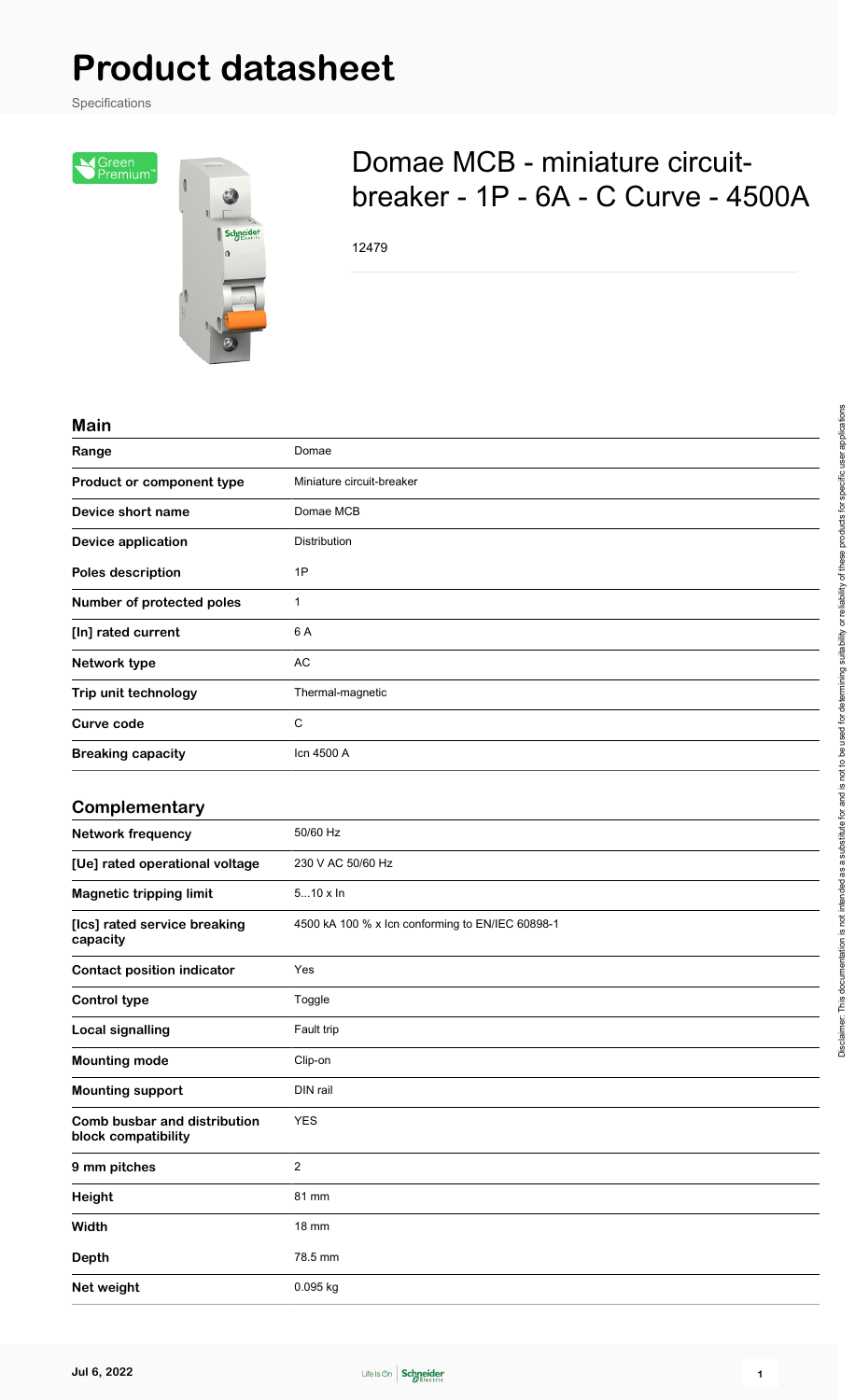| Colour                         | White                                                                                                                                           |
|--------------------------------|-------------------------------------------------------------------------------------------------------------------------------------------------|
| <b>Mechanical durability</b>   | 20000 cycles                                                                                                                                    |
| <b>Connections - terminals</b> | Tunnel type terminals (top or bottom) - $125$ mm <sup>2</sup> - rigid<br>Tunnel type terminals (top or bottom) - 116 mm <sup>2</sup> - flexible |
| Wire stripping length          | 14 mm for top or bottom connection                                                                                                              |
| <b>Tightening torque</b>       | 2 N.m top or bottom                                                                                                                             |
| Earth-leakage protection       | Without                                                                                                                                         |

#### **Environment**

| IP degree of protection                  | IP20 conforming to IEC 60529<br>IP40 (modular enclosure) conforming to IEC 60529 |
|------------------------------------------|----------------------------------------------------------------------------------|
| Tropicalisation                          | 2 conforming to IEC 60068-1                                                      |
| <b>Relative humidity</b>                 | 95 % at 55 °C                                                                    |
| Ambient air temperature for<br>operation | $-2560 °C$                                                                       |
| Ambient air temperature for<br>storage   | $-4070 °C$                                                                       |

## **Packing Units**

| <b>Unit Type of Package 1</b>       | <b>PCE</b>      |
|-------------------------------------|-----------------|
| Number of Units in Package 1        | $\mathbf 1$     |
| Package 1 Weight                    | 106.0 g         |
| Package 1 Height                    | 1.8 cm          |
| Package 1 width                     | 7.5 cm          |
| Package 1 Length                    | 8.5 cm          |
| <b>Unit Type of Package 2</b>       | BB <sub>1</sub> |
| <b>Number of Units in Package 2</b> | 12              |
| Package 2 Weight                    | 1.342 kg        |
| Package 2 Height                    | 8 cm            |
| Package 2 width                     | 8.5 cm          |
| Package 2 Length                    | 22.5 cm         |
| <b>Unit Type of Package 3</b>       | S03             |
| <b>Number of Units in Package 3</b> | 144             |
| Package 3 Weight                    | 16.591 kg       |
| Package 3 Height                    | 30 cm           |
| Package 3 width                     | 30 cm           |
| Package 3 Length                    | 40 cm           |

## **Offer Sustainability**

| Sustainable offer status  | Green Premium product                   |  |
|---------------------------|-----------------------------------------|--|
| <b>REACh Regulation</b>   | <b>REACh Declaration</b>                |  |
| <b>REACh free of SVHC</b> | Yes                                     |  |
| <b>EU RoHS Directive</b>  | Compliant<br><b>EU RoHS Declaration</b> |  |
| Toxic heavy metal free    | Yes                                     |  |
| <b>Mercury free</b>       | Yes                                     |  |